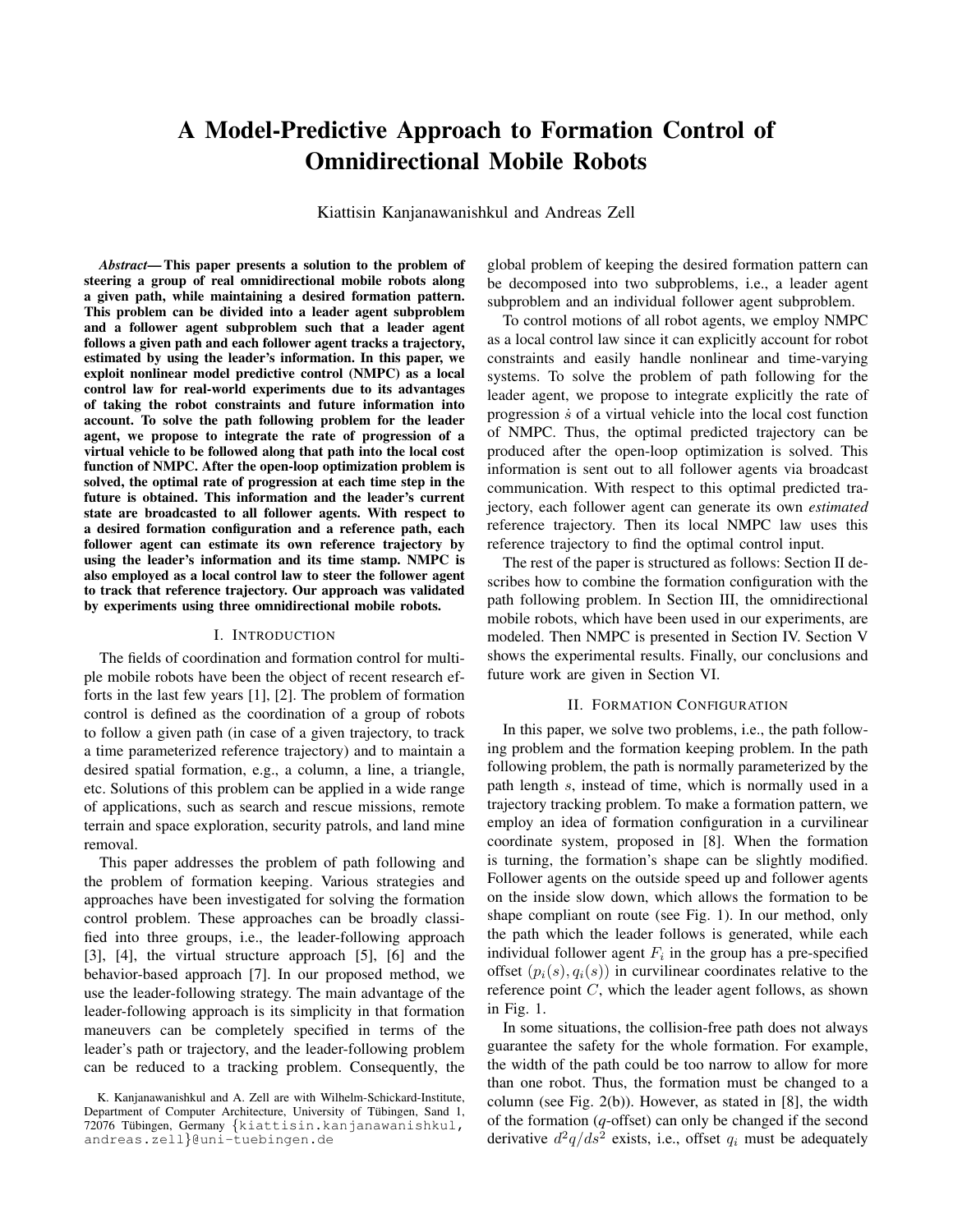

Fig. 1. Graphical depiction of a mobile robot path and accompanying offset quantities  $[8]$  when the formation is turning.  $L$  denotes a leader agent and  $F_1 - F_4$  denote follower agents.

smooth with respect to the corresponding progenitor path during the transient from one configuration to another. To solve this problem, we propose to use a fifth-order (quintic) polynomial to join two path segments with different offset, so that the position, first and second derivatives at the starting and end points, where two path segments are joined, match. A quintic is the minimum order polynomial, which is able to give sufficient degrees of freedom and comply with the constraints on the slope. The general form of a quintic function is given by

$$
q(s) = \sum_{j=0}^{5} (a_j s_d^j),
$$
 (1)

subject to constraints on the conditions of the starting and end points, and its slope:

$$
q(s_{start}) = q_{start}, q(s_{end}) = q_{end},
$$
  
\n
$$
q'(s) = \frac{dq(s)}{ds}, q'(s_{start}) = q'(s_{end}) = 0,
$$
  
\n
$$
q''(s) = \frac{d^2q(s)}{ds^2}, q''(s_{start}) = q''(s_{end}) = 0,
$$
\n(2)

where  $a_i$  are the coefficients of the function,  $(s, q)$  is the position on the offset curve at the path length  $s, s_d$  =  $\frac{s-s_{start}}{s_{end}-s_{start}}$ ,  $(s_{start}, q_{start})$  is the starting point of the quintic curve, and  $(s_{end}, q_{end})$  is the end point of the quintic curve.

Applying (2) to (1) yields  $a_0 = q_{start}, a_1 = a_2 = 0, a_3 =$  $10, a_4 = -15$ , and  $a_5 = 6$ . The quintic function becomes:

$$
q(s) = q_{start} + (q_{end} - q_{start})(6s_d^5 - 15s_d^4 + 10s_d^3). \quad (3)
$$

Using the scenario of formation configuration in a curvilinear coordinate system allows us not only to have the offset-



Fig. 2. Graphical description of formation configurations: (a) a triangle (b) a column.  $L, F_1$ , and  $F_2$  denote the leader agent, the follower agent 1 and the follower agent 2, respectively. Units are given in meter.

varying distance  $q_i(s)$  but also to adjust the  $p_i(s)$  coordinate. This is simply obtained by decreasing or increasing the velocity of a follower agent  $i$  in an appropriate manner. However, collision avoidance has to be taken into account. The timing of each follower agent has to be evaluated in order to ensure that no collision occurs during transition.

Let  $u_c$  be the translational velocity of point C, which the leader agent follows. In other words,  $u_c$  is the rate of progression of a virtual vehicle. Once the  $(p_i(s), q_i(s))$ coordinates of a follower agent *i* have been determined, the path length of a follower agent  $s_i$  can be obtained by  $s_i = s_c + p_i$ , where  $s_c$  is the path length at point C. Then its velocity profile can be obtained by<sup>1</sup>

$$
u_i = Hu_p,\tag{4}
$$

$$
\omega_i = k_i u_i,\tag{5}
$$

where where  $k_i = sign(b) \frac{\sqrt{a^2+b^2}}{H^2},$  $H = \sqrt{(1 - k_p q)^2 + (\frac{dq}{ds})^2},$ 

$$
a = -2k_p \frac{dq}{ds} - q \frac{dk_p}{ds} - (1 - k_p q) \frac{G}{H^2},
$$
  
\n
$$
b = k_p - k_p^2 q + \frac{d^2q}{ds^2} - \frac{dq}{ds} \frac{G}{H^2},
$$
  
\n
$$
G = (1 - k_p q)(-k_p \frac{dq}{ds} - q \frac{dk_p}{ds}) + \frac{dq}{ds} \frac{d^2q}{ds^2},
$$

 $u_i$ ,  $\omega_i$  and  $k_i$  are the translational velocity, the rotational velocity and the curvature of the follower agent *i*, respectively,  $u_p$  is the translational velocity at  $s_i$ , which is usually equal to  $u_c$ .  $k_p$  is the curvature at  $s_i$  on the reference path, and  $q_i(s)$  is the offset at  $s_i$ .

# III. KINEMATIC MODEL OF OMNIDIRECTIONAL MOBILE ROBOTS

Omnidirectional mobile robots are becoming increasingly popular, since they have some distinguishing advantages over their nonholonomic counterparts. They have simultaneously and independently controlled rotational and translational motion capabilities. The annual RoboCup competition is an example of a highly dynamic environment where omnidirectional mobile robots have been exploited highly successfully (see the RoboCup Official Website: http://www.robocup.org).

There are two coordinate frames used in the modeling: the body frame  $(X_m, Y_m)$  and the world frame  $(X_w, Y_w)$ . The body frame is fixed at the moving robot with the origin at the center of the robot, whereas the world frame is fixed at the ground, as shown in Fig. 3.  $\theta$  denotes the robot orientation, which is the angle of the axis  $X_m$  in the world coordinate system.  $\varphi$  denotes the robot moving direction in the world coordinate system. Each wheel has the same distance  $L_w$  to the robot's center of mass R.  $\delta$  refers to the wheel orientation in the body frame. The kinematic model of an omnidirectional mobile robot is given by

$$
\begin{bmatrix} \dot{x} \\ \dot{y} \\ \dot{\theta} \end{bmatrix} = \begin{bmatrix} \cos \theta & -\sin \theta & 0 \\ \sin \theta & \cos \theta & 0 \\ 0 & 0 & 1 \end{bmatrix} \begin{bmatrix} u \\ v \\ \omega \end{bmatrix}, \qquad (6)
$$

<sup>1</sup>The derivations can be found at: http://www.ra.cs.unituebingen.de/mitarb/kanjana/IROS2008deriv.pdf.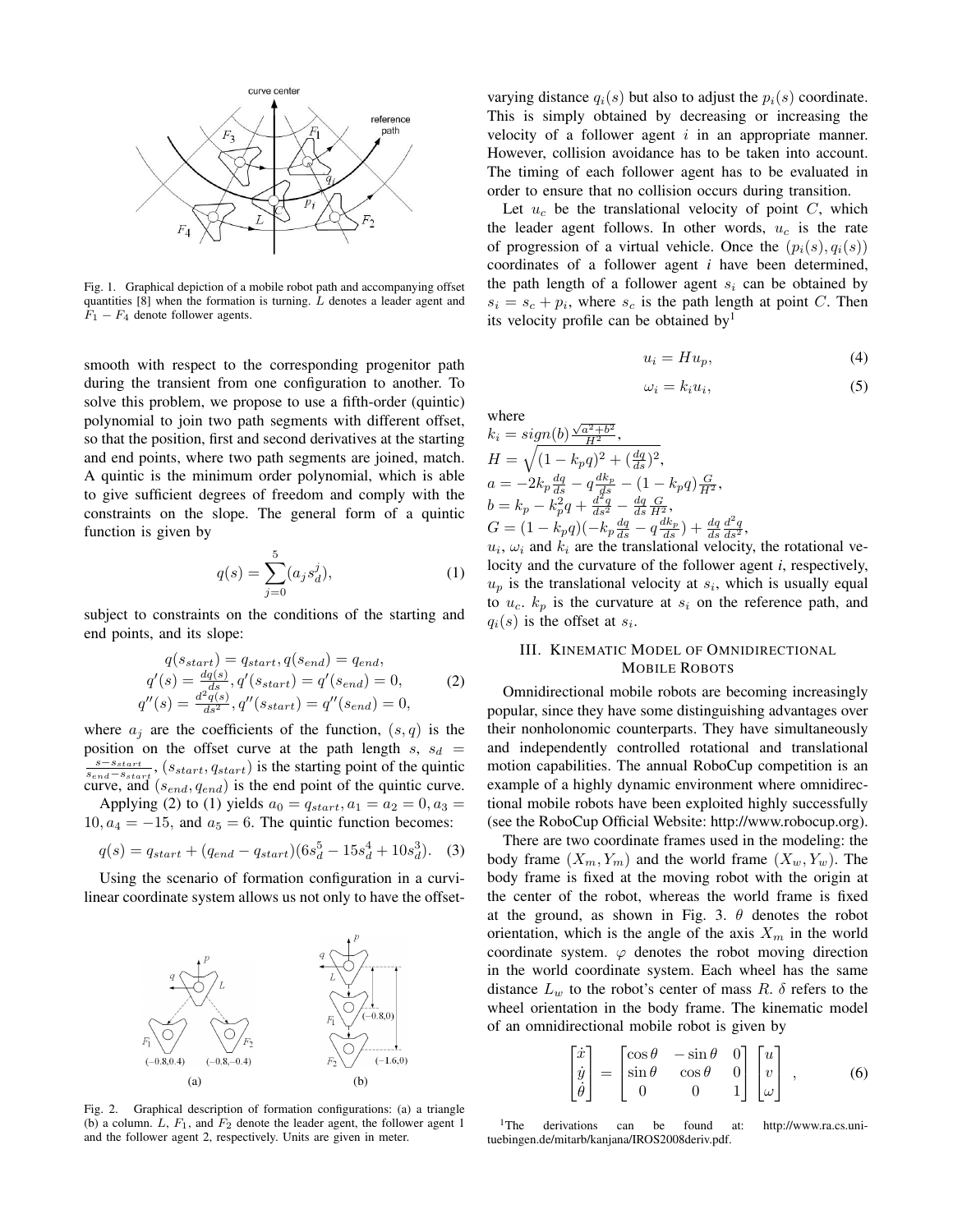

Fig. 3. Coordinate frames of an omnidirectional mobile robot.

where  $[x, y, \theta]^T$  is the state vector in the world frame and  $[u, v, \omega]^T$  is the vector of robot velocities observed in the body frame.  $u$  and  $v$  are the robot translational velocities and  $\omega$  is the robot rotational velocity. When the wheel velocities are considered, the lower level kinematic model with respect to the robot coordinate can be described by

$$
\begin{bmatrix} \dot{q}_1 \\ \dot{q}_2 \\ \dot{q}_3 \end{bmatrix} = \begin{bmatrix} \cos \delta & \sin \delta & L_w \\ -\cos \delta & \sin \delta & L_w \\ 0 & -1 & L_w \end{bmatrix} \begin{bmatrix} u \\ v \\ \omega \end{bmatrix} , \qquad (7)
$$

where  $\dot{\mathbf{q}}(t) = [\dot{q}_1, \dot{q}_2, \dot{q}_3]^T$  is the vector of wheel velocities, which is equal to the wheel's radius multiplied by the wheel's angular velocity.

Motion control of an omnidirectional robot has been well studied. Trajectory linearization control (TLC), which is based on linearization along the desired trajectory and inversion of the dynamics was implemented in [10]. Watanabe [9] introduced the PID control, self-tuning PID control, and fuzzy control of omni-directional mobile robots. In our proposed approach, NMPC combined with path following has been carried out for the leader agent, and is explained in details in the next section. NMPC is an attractive approach, because it can explicitly account for system constraints and easily handle nonlinear and time-varying systems.

## IV. NONLINEAR MODEL PREDICTIVE CONTROL

Nonlinear model predictive control (NMPC) has become an increasingly popular control technique used in industry. The controller is based on a finite-horizon continuous time minimization of nonlinear predicted tracking errors with constraints on the control inputs and the state variables. It predicts system outputs based on current states and the system model, finds an open loop control profile by numerical optimization, and applies the first control signal in the optimized control profile to the system [11]. However, due to the use of a finite predictive control horizon, control stability becomes one of the main problems. To guarantee control stability, many approaches have been investigated, e.g., using so called terminal region constraints and/or a terminal penalty term. More explanations regarding NMPC can be found in [11], [12].

In the centralized system of formation control, the complete system is modeled and all the control inputs are computed in one optimization problem. Using this strategy, the size of the state variables depends typically on the number of mobile robots. When the control horizon becomes larger, the number of variables, of which the agent has to find the value, increases rapidly. Also, the demands of computer power and memory are daunting for the real-time solution of systems with a large control horizon and a large number of mobile robots. Although short prediction horizons are desirable from a computational point of view, long prediction horizons are required for closed-loop stability and good performance. Thus, the research has led us to extending the single-agent MPC framework to the use of multiple agents by means of decomposing the centralized system into smaller subsystems that are independently controlled. This can be achieved by using distributed/decentralized control or hierarchical design (see [13], [14], [15], [16]). The main difference of these control approaches is the kind of interaction between two subsystems via state variables, constraints or objectives. In this paper, the task of formation keeping is divided into two subtasks: (i) the leader agent follows a given reference path, and (ii) each follower agent tracks its own *estimated* trajectory. Each agent computes a solution to its local problem. The leader agent communicates the most recent variables to its followers, each of which re-solves its optimization problem with the updated values.

A nonlinear system is normally described by the following nonlinear differential equation:

$$
\dot{\mathbf{x}}(t) = \mathbf{f}(\mathbf{x}(t), \mathbf{u}(t)),
$$
\nsubject to: 
$$
\mathbf{x}(t) \in \mathcal{X}, \mathbf{u}(t) \in \mathcal{U}, \forall t \ge 0
$$
\n(8)

where  $\mathbf{x}(t) \in \mathbb{R}^n$ ,  $\mathbf{u}(t) \in \mathbb{R}^m$  are the *n* dimensional state vector and the m dimensional input vector of the system, respectively.  $\mathcal{X} \subseteq \mathbb{R}^n$  and  $\mathcal{U} \subseteq \mathbb{R}^m$  denote the set of feasible states and inputs of the system, respectively. In NMPC, the input applied to the system is usually given by the solution of the following finite horizon open-loop optimal control problem, which is solved at every sampling instant:

$$
\min_{\mathbf{u}(\cdot)} \int_{t}^{t+T_{p}} F(\mathbf{x}(\tau), \mathbf{u}(\tau)) d\tau + V(\mathbf{x}(t+T_{p})), \quad (9)
$$
\n
$$
\text{subject to:} \quad \dot{\mathbf{x}}(\tau) = \mathbf{f}(\mathbf{x}(\tau), \mathbf{u}(\tau))
$$

etc: 
$$
\mathbf{x}(\tau) = \mathbf{I}(\mathbf{x}(\tau), \mathbf{u}(\tau))
$$

\n
$$
\mathbf{u}(\tau) \in \mathcal{U} \quad \forall \tau \in [t, t + T_c]
$$

\n
$$
\mathbf{x}(\tau) \in \mathcal{X} \quad \forall \tau \in [t, t + T_p]
$$

\n
$$
\mathbf{x}(t + T_p) \in \Omega
$$

\n(10)

where  $F(\mathbf{x}, \mathbf{u}) = \mathbf{x}^T Q \mathbf{x} + \mathbf{u}^T R \mathbf{u}$ ,  $T_c$  and  $T_p$  are the control horizon and the prediction horizon with  $T_c \leq T_p$ .  $V(\mathbf{x}(t +$  $T_p$ ) is the terminal penalty and  $\Omega$  is the terminal region. The deviation from the desired values is weighted by the positive definite matrices  $Q$  and  $R$ . In our experiments, the control horizon  $T_c$  is equal to the prediction horizon  $T_p$ . A Lyapunov function for the terminal-state penalty can be defined as follows:

$$
V(\mathbf{x}(t+T_p)) = \frac{1}{2}\mathbf{x}(t+T_p)^T\mathbf{x}(t+T_p)
$$
(11)

under the terminal-state controller  $\mathbf{u}^{L}(t)$  such that the following condition is satisfied:

$$
\dot{V}(\mathbf{x}(t)) + F(t, \mathbf{x}(t), \mathbf{u}(t)) \le 0 \tag{12}
$$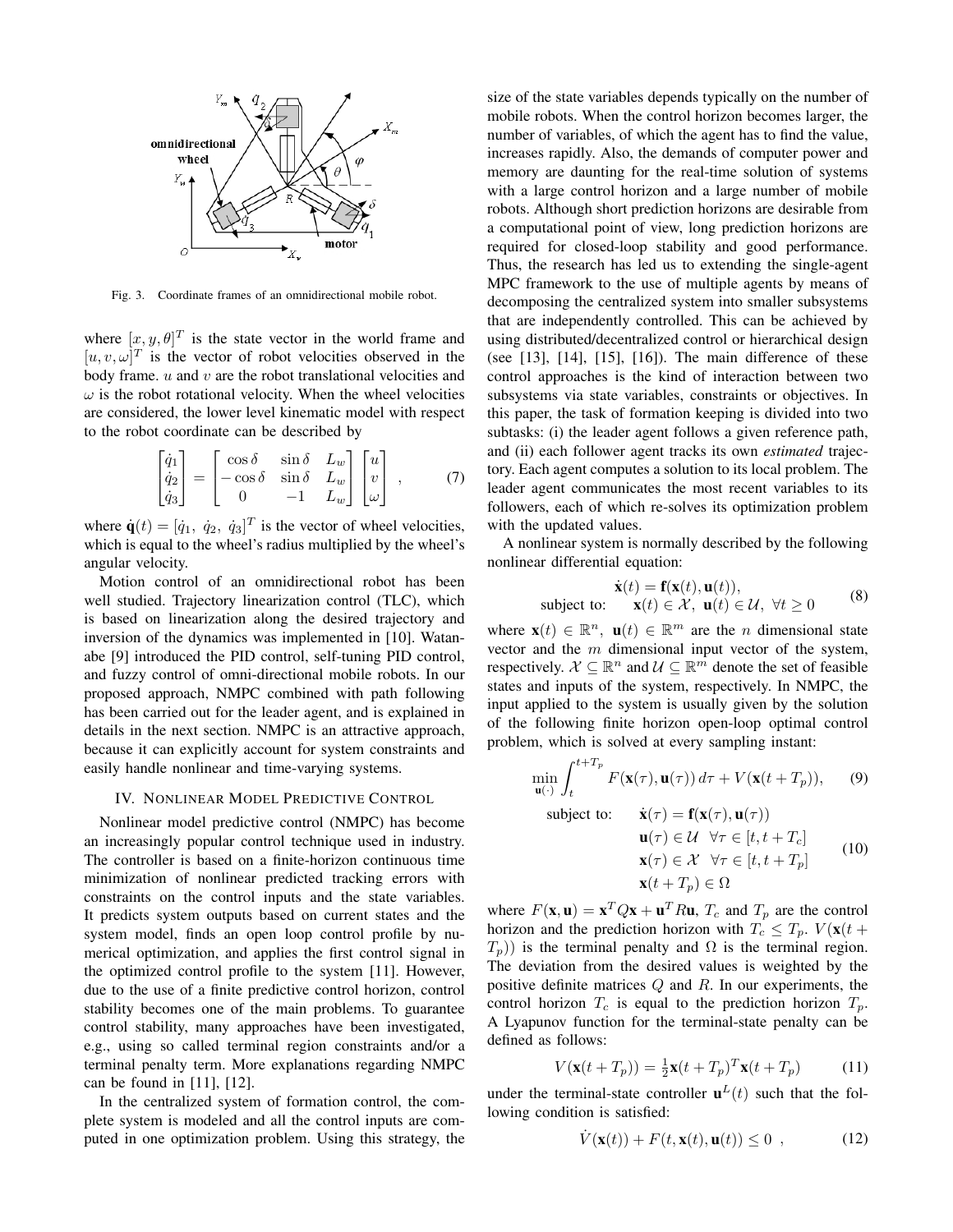for any state  $\mathbf{x}(t)$  belonging to the terminal region  $\Omega$ .

By our implementation, at initial time the internal clock of each agent has to be synchronized using clock synchronization. Furthermore, the sampling time is calculated based on the average past results [17]. Thus sampling time is varying. This leads us to work with asynchronous agents with different sampling time. This strategy allows agents to proceed at its own speed. In the next two subsections, we give more details about our controllers used in the leader agent and in the follower agent.

## *A. Leader Agent and Path Following Control*

The main tasks for the leader agent are to steer itself to a given reference path, to produce an optimal predicted reference trajectory at each time instant, and to send out its information to all follower agents via broadcast communication. The first two tasks are simply handled by NMPC.

The path following problem is illustrated in Fig. 4. Since the translation and rotation of omnidirectional robots can be separately controlled [19], the intuitive explanation is that the controller finds (i) the distance from the robot to the path with the help of the rate of progression of a virtual vehicle, and (ii) the angle between the robot orientation  $\theta$  and the desired orientation  $\theta_b$ , and then reduces both to zero. The error kinematic model with respect to the path coordinate, adapted from [18] to omnidirectional mobile robots, can be given as

$$
\dot{\mathbf{x}}_e = \begin{bmatrix} \dot{x}_e \\ \dot{y}_e \\ \dot{\theta}_e \end{bmatrix} = \begin{bmatrix} 0 & k(s)\dot{s} & 0 \\ -k(s)\dot{s} & 0 & 0 \\ 0 & 0 & 0 \end{bmatrix} \begin{bmatrix} x_e \\ y_e \\ \theta_e \end{bmatrix} + \mathbf{u}_e , \quad (13)
$$
\nwhere  $\mathbf{u}_e = \begin{bmatrix} -\dot{s} + u_o \cos \phi \\ u_o \sin \phi \\ \omega - \omega_b \end{bmatrix}$ ,

 $\omega_b = \theta_b$ ,  $\mathbf{x}_e$  is the vector of the pose error with respect to the path coordinate,  $k(s)$  is the path curvature at s, and  $u<sub>o</sub>$ is the desired translational velocity along the reference path.  $\phi = \varphi - \theta_r$  and  $\theta_e = \theta - \theta_b$ , where  $\varphi$  is the angle of the moving direction of the robot with respect to the world frame and  $\theta_r$  is the orientation angle of the tangent to the reference curve at s. In this paper, the desired orientation  $\theta_b$  is simply given as  $\theta_r$ .

To drive the error  $\mathbf{x}_e$  to zero, **x** and **u** in (9)-(12) are replaced by  $\mathbf{x}_e$  and  $\mathbf{u}_e$ , respectively and the terminal state feedback controller  $\mathbf{u}^L = [u_1^L, u_2^L, u_3^L]^T$  is selected as follows: L

$$
u_1^L = -\alpha x_{eT},
$$
  
\n
$$
u_2^L = -\beta y_{eT},
$$
  
\n
$$
u_3^L = -\gamma \theta_{eT},
$$
\n(14)

where  $\mathbf{x}_e(t+T_p) = [x_{eT}, y_{eT}, \theta_{eT}]^T$ ,  $\alpha \geq 0$ ,  $\beta \geq 0$ , and  $\gamma \geq 0$ . All weight parameters have to be selected such that (12) is satisfied.

After the optimization problem at time  $t_k$  is solved, the current reference state  $(s_{l,k})$ , the optimal rate of progression at each time step in the future  $(\dot{s}_{l,k|k}, \dot{s}_{l,k+1|k}, ..., \dot{s}_{l,k+T_p-1|k})$ , and the sampling time  $\delta_{l,k}$ are transmitted to all follower agents. Each data packet is



Fig. 4. Illustration of the path following problem.

time-stamped, so that the *age* of the information can be extracted at a follower controller.

## *B. Follower Agent and Trajectory Tracking Control*

The task for each follower agent is to track it own *estimated* reference trajectory, based on the leader agent's information, the predefined formation configuration, and the given reference path. In practice, some problems may arise, e.g., the information time delay is not zero, the sampling time of the follower agent can be different (asynchronous timing conditions) from that of the leader agent or the data packet can be lost. To overcome these problems, first we calculate the *age* of the received information and then estimate the robot's own reference trajectory with the velocity profiles, computed by using (4) and (5). In case of packet loss, the missing information can be filled in by using the previous information received from the leader agent.

The error kinematic model of each follower agent i with respect to the robot coordinate, adapted from [20] to omnidirectional mobile robots, can be given as

$$
\dot{\mathbf{x}}_{i,e} = \begin{bmatrix} \dot{x}_{i,e} \\ \dot{y}_{i,e} \\ \dot{\theta}_{i,e} \end{bmatrix} = \begin{bmatrix} 0 & \omega_i & 0 \\ -\omega_i & 0 & 0 \\ 0 & 0 & 0 \end{bmatrix} \begin{bmatrix} x_{i,e} \\ y_{i,e} \\ \theta_{i,e} \end{bmatrix} + \mathbf{u}_{i,e} \quad (15)
$$
\nwhere  $\mathbf{u}_{i,e} = \begin{bmatrix} u_{i,r} \cos \theta_{i,e} - u_i \\ u_{i,r} \sin \theta_{i,e} - v_i \\ \omega_{i,r} - \omega_i \end{bmatrix}$ ,

 $\mathbf{x}_{i,e}$  is the vector of the pose error with respect to the robot frame,  $[u_i, v_i, \omega_i]^T$  is the vector of robot velocities.  $u_{i,r}$  and  $\omega_{i,r}$  are the desired translational and rotational velocities, respectively. Since  $\mathbf{x}_{i,e}$  is required to converge to zero, **x** and **u** in (9)-(12) are replaced by  $\mathbf{x}_{i,e}$  and  $\mathbf{u}_{i,e}$ , respectively. We select the terminal penalty and the feedback controller in the same way as we do for the leader agent.

## V. EXPERIMENTAL RESULTS

We implemented our algorithm on three omnidirectional mobile robots shown in Fig. 5. Each is equipped with a Pentium-M 2 GHz on-board PC with 1 GB RAM and its wheels are driven by three 60W Maxon DC motors. It has an omnidirectional camera as sole sensor, which is used for self localization. Thanks to [21], the self localization applied for the RoboCup field has been employed in our experiments.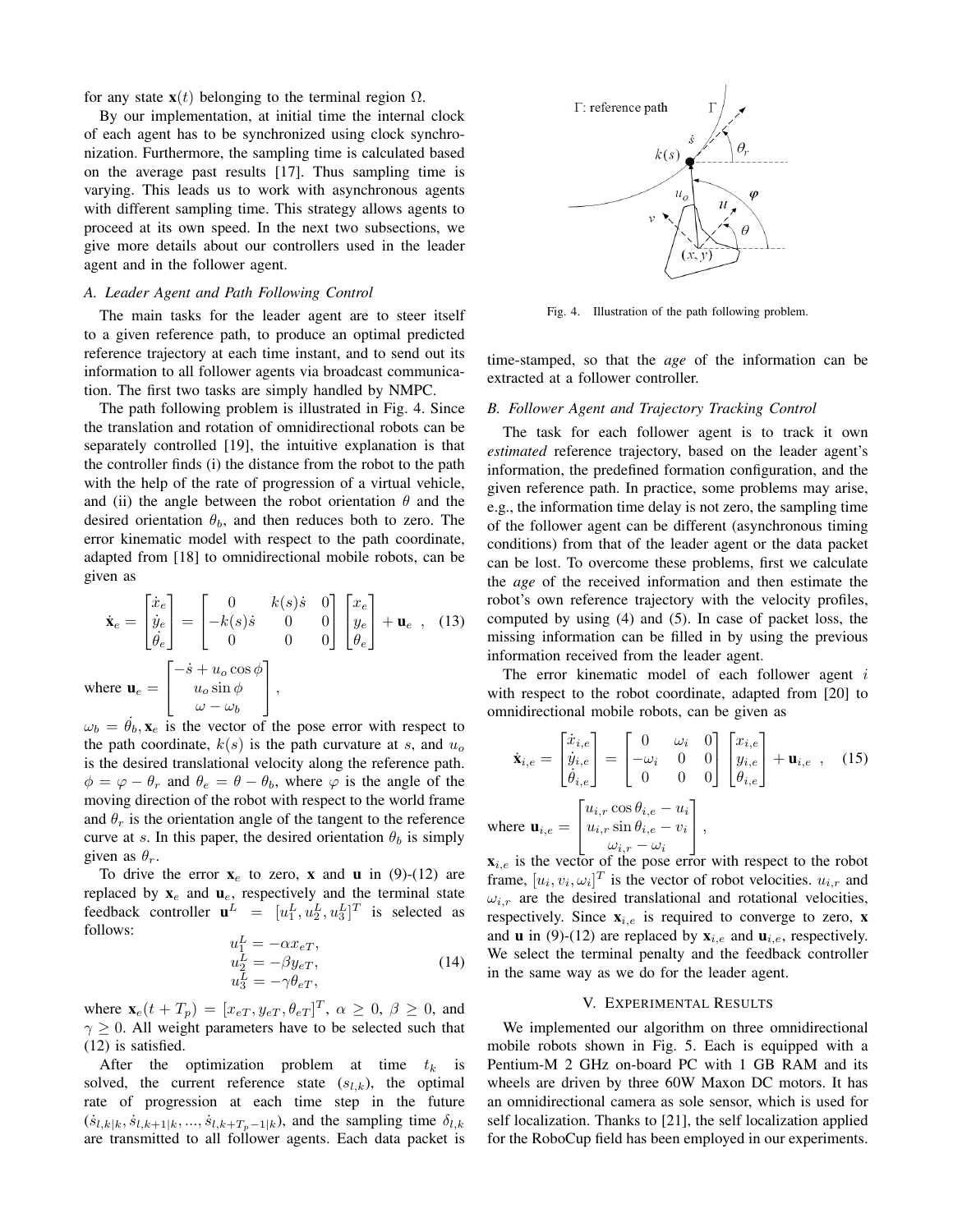

Fig. 5. Omnidirectional mobile robots used in the formation control experiments.

This self-localization algorithm is based on probabilistic Monte-Carlo localization (MCL). In our experiments, one of the omnidirectional robots is defined as a leader and the others as followers. The reference path is given as

$$
x_o(t) = \frac{2.3\cos t}{1 + (\sin t)^2}, \ y_o(t) = \frac{2.3\sin t \cos t}{1 + (\sin t)^2}.
$$
 (16)

By our implementation, this given path was numerically parameterized by the path length s. All parameters used in our experiments are listed in Table I,  $(I_3 = diag(1, 1, 1)).$ A sampling time of approximately 0.07s can be achieved. The free package DONLP2 [22] has been used to solve the online optimization problem and PID controllers have been implemented for motor velocity control.

Fig. 6 shows the superimposed snapshots of three mobile robots keeping and switching the formation, while the leader follows the reference path with the translational reference velocity  $u<sub>o</sub>$  of 0.4 m/s and the rotational reference velocity  $\omega_o$  of  $k_ou_o$ , where  $k_o$  is the curvature at the reference point. A formation was changed from a triangle (see Fig. 2(a)) to a column (see Fig. 2(b)) and then switched back to the triangle. The pose errors of the leader, of the follower 1, and of the follower 2 are shown in Fig. 7(a), Fig. 7(b), and Fig. 7(c), respectively. The velocities of the leader, of the follower 1, and of the follower 2, compared with their reference velocities, are shown in Fig. 8(a), Fig. 8(b), and Fig. 8(c), respectively. As can be seen, the leader robot can follow the reference path with the desired translational velocity and the follower robots can track the reference trajectory based on the leader robot's information. Also they can maintain the desired formation at any time.

### VI. CONCLUSIONS AND FUTURE WORK

In this paper, we present formation control of real omnidirectional mobile robots using a local NMPC law. NMPC is an attractive control method as not only it can handle the state and input constraints but also utilize future information to generate a trajectory of optimal control input at each time

TABLE I PARAMETERS USED IN OUR EXPERIMENTS

| Parameters | Leader                      | Follower1      | Follower2                   |
|------------|-----------------------------|----------------|-----------------------------|
|            | $1_3$                       | $\mathbf{I}_3$ | 0.5I <sub>3</sub>           |
|            | $0.1$ <b>I</b> <sub>3</sub> |                | $0.1$ <b>I</b> <sub>3</sub> |
|            |                             |                |                             |
| α.         |                             |                |                             |



Fig. 6. The snapshots are taken at the following time: (a) original configuration (thin line) at  $t = 0$ s, (b) column configuration (thick line) at  $t = 15.4s$ , (c) column formation (thin line) obtained at  $t = 23.1s$ , and (d) triangle formation (thick line) obtained at  $t = 39.5s$ . L denotes leader,  $F1$  denotes the follower 1 and  $F2$  denotes the follower 2.  $\times$  denotes the starting position.

step. However, the well-known disadvantages of NMPC are a control stability problem and high computational time. By our implementation, we employ a Lyapunov function for the terminal-state penalty and terminal constraints to guarantee the stability of a local NMPC law and we have shown that NMPC is a promising control approach, applied for real-time applications of mobile robots as seen in our experimental results.

The two key points, which are employed to solve the path following problem and formation keeping problem in this paper, are that (i) the rate of progression of a virtual vehicle is integrated into the local cost function of the leader agent, and (ii) each follower agent computes its own reference trajectory with velocity profiles, estimated by using the leader's information, a given path, and a desired formation pattern. Velocity profiles for each follower agent can be computed by using (4) and (5) when  $(p_i(s), q_i(s))$ coordinates have been determined.

Since each follower agent has to estimate its own reference trajectory by using the leader's information, the mismatch between what the leader agent is actually doing and what the follower agents believe that the leader agent is doing plays an important role in the stability problem. Reducing the uncertainty and estimation mismatch made about the leader's information is currently under our investigation. Furthermore, we will integrate obstacle avoidance as coupling constraints and analyze a condition for the proposed approach to ensure the feasibility of the optimization problem.

#### **REFERENCES**

- [1] Y. Q. Chen and Z. M. Wang, "Formation Control: a Review and a New Consideration", *in Proc. of IEEE/RSJ International Conference on Intelligent Robots and Systems*, Edmonton, Canada, Aug. 2005, pp. 3181-3186.
- [2] R. M. Murray, Recent Research in Cooperative-control of Multivehicle Systems, *Journal of Dynamics, Systems, Measurement and Control*, vol. 129, no. 5, 2007, pp. 571-583.
- [3] A. K. Das, R. Fierro, V. Kumar, J. P. Ostrowski, J. Spletzer, and C. J. Taylor, A Vision-based Formation Control Framework, *IEEE Trans. on Robotics and Automation*, vol. 18, no. 5, Oct. 2002, pp. 813-825.